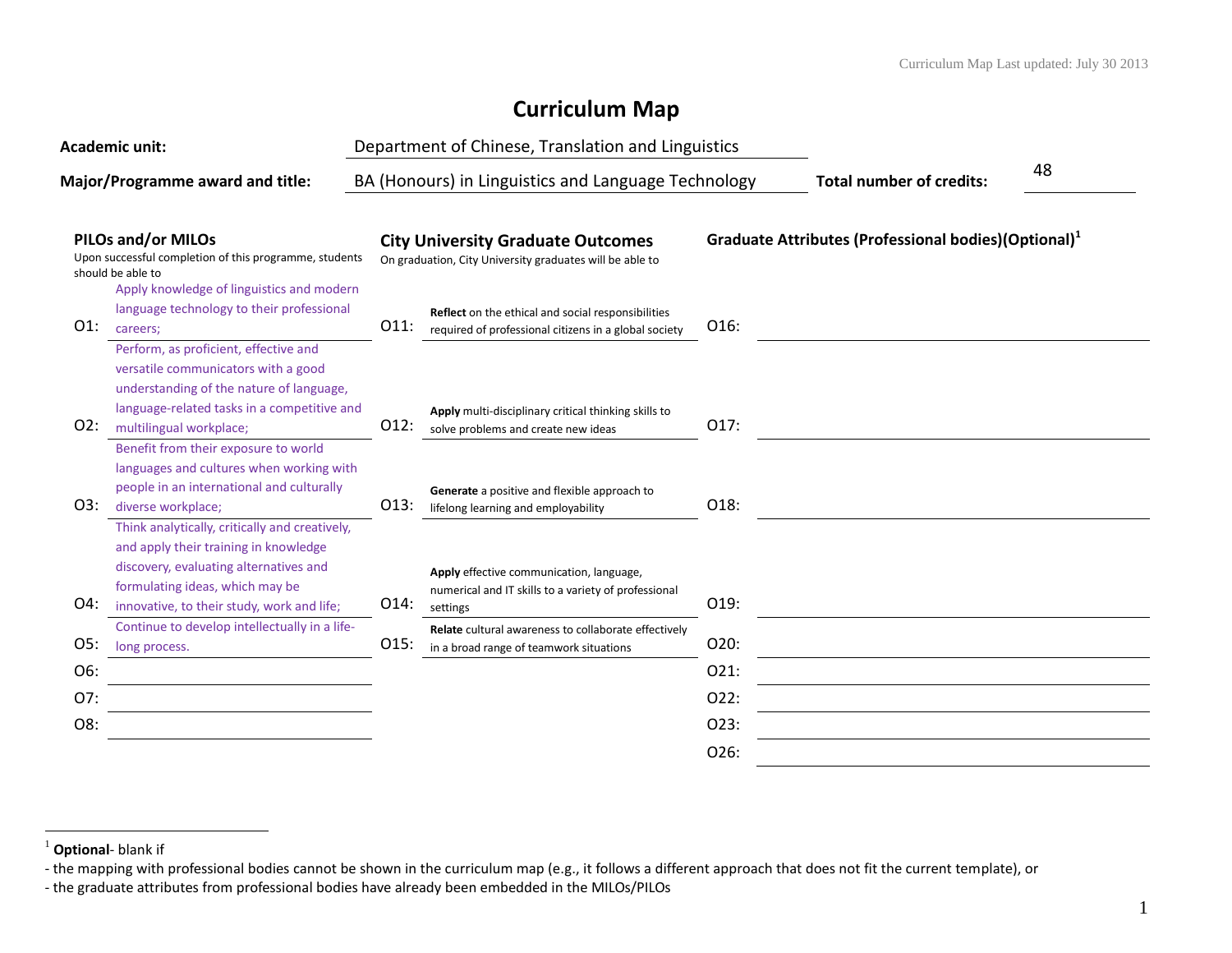|                                                                                    |                                                          |                   |                                               | <b>PILOs and/or MILOs</b> |                           |                |                         |                         |    |           |                |                |     |  |
|------------------------------------------------------------------------------------|----------------------------------------------------------|-------------------|-----------------------------------------------|---------------------------|---------------------------|----------------|-------------------------|-------------------------|----|-----------|----------------|----------------|-----|--|
|                                                                                    |                                                          |                   |                                               | O <sub>1</sub>            | O <sub>2</sub>            | O <sub>3</sub> | O <sub>4</sub>          | O <sub>5</sub>          | O6 | <b>O7</b> | O <sub>8</sub> | O <sub>9</sub> | O10 |  |
| <b>City University Graduate Outcomes</b>                                           |                                                          |                   |                                               |                           | 013<br>014<br>015         | 011<br>015     | 012<br>013              | 013                     |    |           |                |                |     |  |
| <b>Graduate Attributes (Professional bodies) (Optional)</b><br>(Professional Body: |                                                          |                   |                                               |                           |                           |                |                         |                         |    |           |                |                |     |  |
|                                                                                    |                                                          |                   | <b>Discovery-enriched Curriculum elements</b> |                           |                           |                | Yes                     | yes                     |    |           |                |                |     |  |
| Code                                                                               | <b>Courses</b><br>Title                                  | No. of<br>Credits | DEC 3As <sup>2</sup>                          |                           |                           |                |                         |                         |    |           |                |                |     |  |
|                                                                                    | Core Courses offered by the Submitting Academic Unit     |                   |                                               |                           |                           |                |                         |                         |    |           |                |                |     |  |
| <b>CTL2203</b>                                                                     | Language in Society                                      | $\overline{3}$    | Attitude, Ability                             | $\mathsf{x}$              | $\boldsymbol{\mathsf{x}}$ | $\mathsf{x}$   | $\pmb{\times}$          | X.                      |    |           |                |                |     |  |
| <b>CTL2204</b>                                                                     | Language and Mind                                        | $\overline{3}$    | Attitude, Ability                             | $\pmb{\mathsf{X}}$        | $\mathsf{x}$              | $\mathsf X$    | $\pmb{\times}$          | X                       |    |           |                |                |     |  |
| <b>CTL2229</b>                                                                     | <b>Linguistics I</b>                                     | $\overline{3}$    | Attitude, Ability                             | $\mathsf{x}$              | $\mathsf{x}$              | $\mathsf{x}$   | $\mathsf X$             | X.                      |    |           |                |                |     |  |
| <b>CTL2231</b>                                                                     | <b>Introduction to Language Technology</b>               | $\overline{3}$    | Attitude, Ability                             | $\boldsymbol{\mathsf{X}}$ |                           |                | $\mathsf{x}$            | X.                      |    |           |                |                |     |  |
| <b>CTL3209</b>                                                                     | <b>Syntax</b>                                            | $\overline{3}$    | Ability, Achievement                          | $\mathsf{x}$              | $\mathsf{x}$              | $\mathsf{X}$   | $\mathsf{x}$            | X.                      |    |           |                |                |     |  |
| <b>CTL3210</b>                                                                     | <b>Electronic Publishing</b>                             | 3                 | Ability, Achievement                          | $\boldsymbol{\mathsf{X}}$ |                           |                | $\pmb{\times}$          | X.                      |    |           |                |                |     |  |
| <b>CTL3211</b>                                                                     | <b>Semantics</b>                                         | 3                 | Ability, Achievement                          | $\mathsf{x}$              | $\overline{\mathsf{x}}$   | $\mathsf{X}$   | $\overline{\mathsf{x}}$ | $\mathsf{X}$            |    |           |                |                |     |  |
| <b>CTL3212</b>                                                                     | Phonetics                                                | 3                 | Ability                                       | $\mathsf{x}$              | $\overline{\mathsf{x}}$   | $\mathsf{X}$   | $\mathsf{x}$            | $\mathsf{X}$            |    |           |                |                |     |  |
| <b>CTL3214</b>                                                                     | Phonology                                                | 3                 | Ability, Achievement                          | $\mathsf{x}$              | $\mathsf{x}$              | $\mathsf{X}$   | $\pmb{\times}$          | X.                      |    |           |                |                |     |  |
| <b>CTL3233</b>                                                                     | <b>Computational Linguistics</b>                         | $\overline{3}$    | Ability, Achievement                          | $\mathsf{X}$              |                           |                | $\mathsf{x}$            | $\overline{X}$          |    |           |                |                |     |  |
|                                                                                    | Elective Courses offered by the Submitting Academic Unit |                   |                                               |                           |                           |                |                         |                         |    |           |                |                |     |  |
| <b>CTL2130</b>                                                                     | <b>Modern Chinese</b>                                    | 3                 | Attitude, Ability                             | X                         | $\boldsymbol{\mathsf{x}}$ |                | $\mathsf{x}$            | X.                      |    |           |                |                |     |  |
| <b>CTL2206</b>                                                                     | <b>Fundamentals of Statistics for Language Studies</b>   | 3                 | Ability                                       | $\mathsf{x}$              |                           |                | $\bar{\mathbf{x}}$      | $\mathsf{X}$            |    |           |                |                |     |  |
| <b>CTL2230</b>                                                                     | <b>Linguistics II</b>                                    | 3                 | Ability, Achievement                          | $\mathsf{x}$              | $\mathsf{x}$              | $\mathsf{X}$   | $\overline{\mathsf{x}}$ | X.                      |    |           |                |                |     |  |
| <b>CTL2305</b>                                                                     | <b>Fundamentals of Style</b>                             | 3                 | Ability                                       | $\mathbf X$               | $\mathbf X$               |                | $\mathbf X$             | X.                      |    |           |                |                |     |  |
| CTL2306 <sup>+</sup>                                                               | <b>Style in Selected Written Genres</b>                  | 3                 | Ability                                       | $\mathbf X$               | X                         |                | $\mathbf X$             | <b>X</b>                |    |           |                |                |     |  |
| CTL2502 <sup>+</sup>                                                               | <b>Cultural Literacy in the Asian Context</b>            | 3                 | Attitude                                      |                           |                           | X              |                         | <b>X</b>                |    |           |                |                |     |  |
| CTL2503+                                                                           | <b>Cultural Literacy in the Western Context</b>          | 3                 | Attitude                                      |                           |                           | $\mathbf X$    |                         | $\mathsf X$             |    |           |                |                |     |  |
| <b>CTL2915</b>                                                                     | Introduction to Japanese Linguistics                     | 3                 | Attitude, Ability                             | $\mathbf X$               |                           | $\mathbf X$    | $\mathbf X$             | $\mathsf X$             |    |           |                |                |     |  |
| <b>CTL2916</b>                                                                     | Introduction to Structure in Korean Language             | 3                 | Ability                                       | $\mathbf X$               |                           | $\mathbf X$    | $\mathbf X$             | X                       |    |           |                |                |     |  |
| CTL2930 <sup>+</sup>                                                               | <b>Elementary Japanese I</b>                             | 3                 | Ability                                       |                           |                           | $\mathbf X$    |                         | X.                      |    |           |                |                |     |  |
| CTL2931+                                                                           | <b>Elementary Japanese I</b>                             | 3                 | Ability                                       |                           |                           | $\mathbf X$    |                         | $\overline{\mathsf{x}}$ |    |           |                |                |     |  |
| CTL2973 <sup>+</sup>                                                               | Korean I                                                 | 3                 | Ability                                       |                           |                           | $\mathbf{X}$   |                         | $\mathsf{X}$            |    |           |                |                |     |  |
| CTL2974 <sup>+</sup>                                                               | Korean II                                                | 3                 | Ability                                       |                           |                           | $\mathbf X$    |                         | X.                      |    |           |                |                |     |  |
| CTL3151 <sup>+</sup>                                                               | <b>Chinese Expository Writing</b>                        | 3                 | Ability                                       |                           | X                         |                |                         | $\mathsf{X}$            |    |           |                |                |     |  |

**<sup>2</sup>**<br>2 3As: Attitude, Ability and Accomplishments.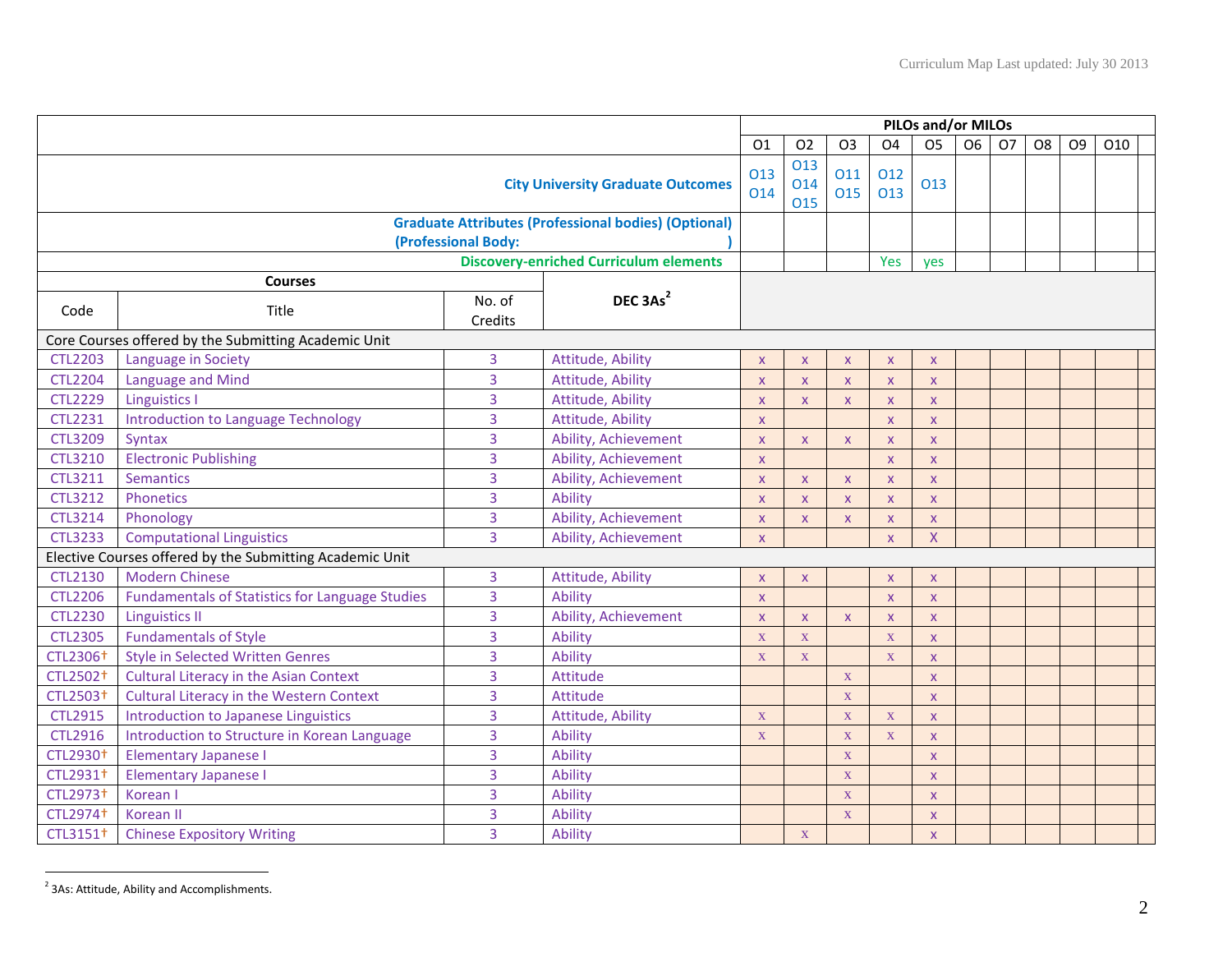| CTL3152 <sup>+</sup> | <b>Creative Writing in Chinese</b>                  | 3              | Ability, Achievement              |                           | $\mathbf X$             |                         |                         | $\pmb{\times}$            |  |  |  |
|----------------------|-----------------------------------------------------|----------------|-----------------------------------|---------------------------|-------------------------|-------------------------|-------------------------|---------------------------|--|--|--|
| CTL3199 <sup>+</sup> | Professional Internship I                           | 3              | Attitude, Ability,<br>Achievement | X                         | $\overline{X}$          | $\mathbf X$             | $\mathbf X$             | X                         |  |  |  |
| <b>CTL3213</b>       | <b>Text Linguistics</b>                             | 3              | Ability, Achievement              | $\overline{\mathsf{X}}$   | $\mathsf{X}$            | $\pmb{\times}$          | $\mathsf{x}$            | $\mathsf{x}$              |  |  |  |
| <b>CTL3215</b>       | Pragmatics                                          | 3              | Ability, Achievement              | $\overline{\mathsf{x}}$   | $\mathbf{x}$            | $\overline{\mathsf{x}}$ | $\overline{\mathsf{x}}$ | $\overline{\mathsf{x}}$   |  |  |  |
| CTL3219              | <b>Document Processing and Publishing</b>           | 3              | Ability, Achievement              | $\overline{\mathsf{X}}$   |                         |                         | $\mathsf{x}$            | $\pmb{\times}$            |  |  |  |
| <b>CTL3220</b>       | <b>Corpus Linguistics</b>                           | 3              | Ability, Achievement              | $\mathsf{x}$              |                         |                         | $\mathsf{x}$            | $\mathsf{x}$              |  |  |  |
| <b>CTL3222</b>       | <b>Machine Translation</b>                          | 3              | Ability, Achievement              | $\mathsf{x}$              |                         |                         | $\mathsf{x}$            | $\mathsf{x}$              |  |  |  |
| <b>CTL3224</b>       | <b>Computational Lexicography</b>                   | 3              | Ability, Achievement              | $\mathsf{x}$              |                         |                         | $\mathsf{x}$            | $\mathsf{x}$              |  |  |  |
| <b>CTL3228</b>       | <b>Chinese Computing</b>                            | 3              | Attitude, Ability                 | $\overline{\mathsf{X}}$   |                         |                         | $\mathsf{x}$            | $\pmb{\times}$            |  |  |  |
| <b>CTL3232</b>       | <b>Computer Programming for Language Studies</b>    | 3              | Ability                           | $\mathsf{x}$              |                         |                         | $\bar{\mathsf{X}}$      | $\pmb{\mathsf{X}}$        |  |  |  |
| <b>CTL3247</b>       | <b>Elementary Ancient Greek</b>                     | $\overline{3}$ | Attitude, Ability                 | $\overline{\mathsf{X}}$   |                         | $\overline{\mathsf{X}}$ | X                       | $\pmb{\times}$            |  |  |  |
| <b>CTL3345</b>       | Terminology                                         | 3              | Ability                           | $\overline{\mathsf{x}}$   | $\overline{\mathsf{x}}$ |                         | $\overline{\mathsf{x}}$ | $\overline{\mathsf{x}}$   |  |  |  |
| <b>CTL3390</b>       | <b>Academic Writing Workshop</b>                    | 3              | Attitude, Ability                 |                           | $\overline{\mathsf{x}}$ |                         | $\overline{\mathsf{x}}$ | $\pmb{\times}$            |  |  |  |
| <b>CTL3928</b>       | Introduction to Korean Language and Linguistics     | 3              | <b>Ability</b>                    | $\overline{\mathsf{X}}$   |                         | $\pmb{\mathsf{X}}$      | $\mathsf{x}$            | $\pmb{\times}$            |  |  |  |
| CTL3968 <sup>+</sup> | The Shanghai Dialect and Customs                    | 3              | Ability                           |                           |                         | $\mathsf X$             |                         | $\mathsf{x}$              |  |  |  |
| CTL3977 <sup>+</sup> | Thai I                                              | 3              | Ability                           |                           |                         | $\pmb{\times}$          |                         | $\mathsf{x}$              |  |  |  |
| CTL3978 <sup>+</sup> | Thai II                                             | 3              | Ability                           |                           |                         | $\mathsf{x}$            |                         | $\pmb{\times}$            |  |  |  |
| CTL4216              | <b>Advanced Topics in Linguistics</b>               | 3              | Ability, Achievement              | $\pmb{\mathsf{X}}$        | $\pmb{\times}$          | $\pmb{\mathsf{X}}$      | $\mathsf X$             | $\pmb{\mathsf{X}}$        |  |  |  |
| <b>CTL4218</b>       | <b>Advanced Topics in Computational Linguistics</b> | 3              | Ability, Achievement              | $\pmb{\times}$            |                         |                         | $\mathsf{x}$            | $\pmb{\times}$            |  |  |  |
| <b>CTL4221</b>       | <b>Natural Language Parsing</b>                     | 3              | Ability, Achievement              | $\pmb{\times}$            |                         |                         | $\mathsf{x}$            | $\pmb{\times}$            |  |  |  |
| <b>CTL4223</b>       | <b>Instrumental Phonetics</b>                       | 3              | Ability, Achievement              | $\mathsf{x}$              | $\mathsf{X}$            | $\pmb{\times}$          | $\mathsf{x}$            | $\mathsf{x}$              |  |  |  |
| <b>CTL4225</b>       | <b>Computer Assisted Language Learning</b>          | 3              | Ability, Achievement              | $\mathsf{x}$              |                         |                         | $\mathsf{x}$            | $\mathsf{x}$              |  |  |  |
| <b>CTL4226</b>       | <b>Second Language Acquisition</b>                  | 3              | Ability, Achievement              | $\mathsf{x}$              | $\mathsf{X}$            | $\mathsf X$             | $\mathsf{X}$            | $\mathsf X$               |  |  |  |
| <b>CTL4227</b>       | <b>First Language Acquisition</b>                   | 3              | Ability, Achievement              | $\mathsf{x}$              | $\mathsf{X}$            | $\mathsf{X}$            | $\mathsf{x}$            | $\mathsf{x}$              |  |  |  |
| <b>CTL4234</b>       | <b>Linguistic Computing</b>                         | 3              | <b>Ability</b>                    | $\mathsf{x}$              |                         |                         | $\mathsf{x}$            | $\mathsf{x}$              |  |  |  |
| <b>CTL4235</b>       | Project                                             | 3              | Ability, Achievement              | $\boldsymbol{\mathsf{X}}$ | $\pmb{\mathsf{X}}$      | $\pmb{\mathsf{X}}$      | X                       | $\mathsf{x}$              |  |  |  |
| <b>CTL4236</b>       | <b>Extended Project</b>                             | $\overline{3}$ | Ability, Achievement              | $\overline{\mathsf{X}}$   | $\mathsf X$             | $\mathsf{x}$            | $\mathsf{x}$            | $\mathsf{x}$              |  |  |  |
| <b>CTL4237</b>       | Introduction to Web-oriented Content<br>Management  | 3              | Ability, Achievement              | $\boldsymbol{\mathsf{X}}$ |                         |                         | X                       | X                         |  |  |  |
| <b>CTL4239</b>       | <b>Conversation Analysis</b>                        | 3              | Ability, Achievement              | $\overline{\mathsf{X}}$   | $\mathsf{X}$            | $\mathsf{X}$            | <b>X</b>                | $\mathsf{x}$              |  |  |  |
| CTL4241              | <b>Topics in Syntax</b>                             | 3              | Ability, Achievement              | $\mathsf{x}$              | $\mathsf X$             | $\mathsf X$             | $\mathsf X$             | X                         |  |  |  |
| <b>CTL4242</b>       | <b>Topics in Semantics</b>                          | 3              | Ability, Achievement              | $\overline{\mathsf{X}}$   | $\mathsf{X}$            | $\pmb{\mathsf{X}}$      | $\mathsf{x}$            | $\mathsf{x}$              |  |  |  |
| <b>CTL4243</b>       | Field and Research Methods in Linguistics           | 3              | Ability, Achievement              | $\overline{\mathsf{x}}$   |                         |                         | $\overline{\mathsf{x}}$ | $\overline{\mathsf{x}}$   |  |  |  |
| <b>CTL4244</b>       | Sociolinguistics                                    | 3              | Ability, Achievement              | $\overline{\mathsf{X}}$   | $\mathsf{X}$            | $\pmb{\times}$          | $\mathsf{x}$            | $\mathsf{x}$              |  |  |  |
| <b>CTL4245</b>       | Psycholinguistics                                   | 3              | Ability, Achievement              | $\overline{\mathsf{x}}$   | $\mathsf{x}$            | $\overline{\mathsf{x}}$ | $\overline{\mathsf{x}}$ | $\pmb{\times}$            |  |  |  |
| <b>CTL4248</b>       | <b>Japanese Semantics and Pragmatics</b>            | 3              | Ability, Achievement              | $\mathsf{x}$              | $\pmb{\times}$          | $\pmb{\mathsf{X}}$      | $\mathsf X$             | $\pmb{\times}$            |  |  |  |
| <b>CTL4404</b>       | Topics in Korean Language and Linguistics           | 3              | Ability, Achievement              | $\mathsf{x}$              |                         | $\overline{\mathsf{X}}$ | $\mathsf{x}$            | $\boldsymbol{\mathsf{x}}$ |  |  |  |